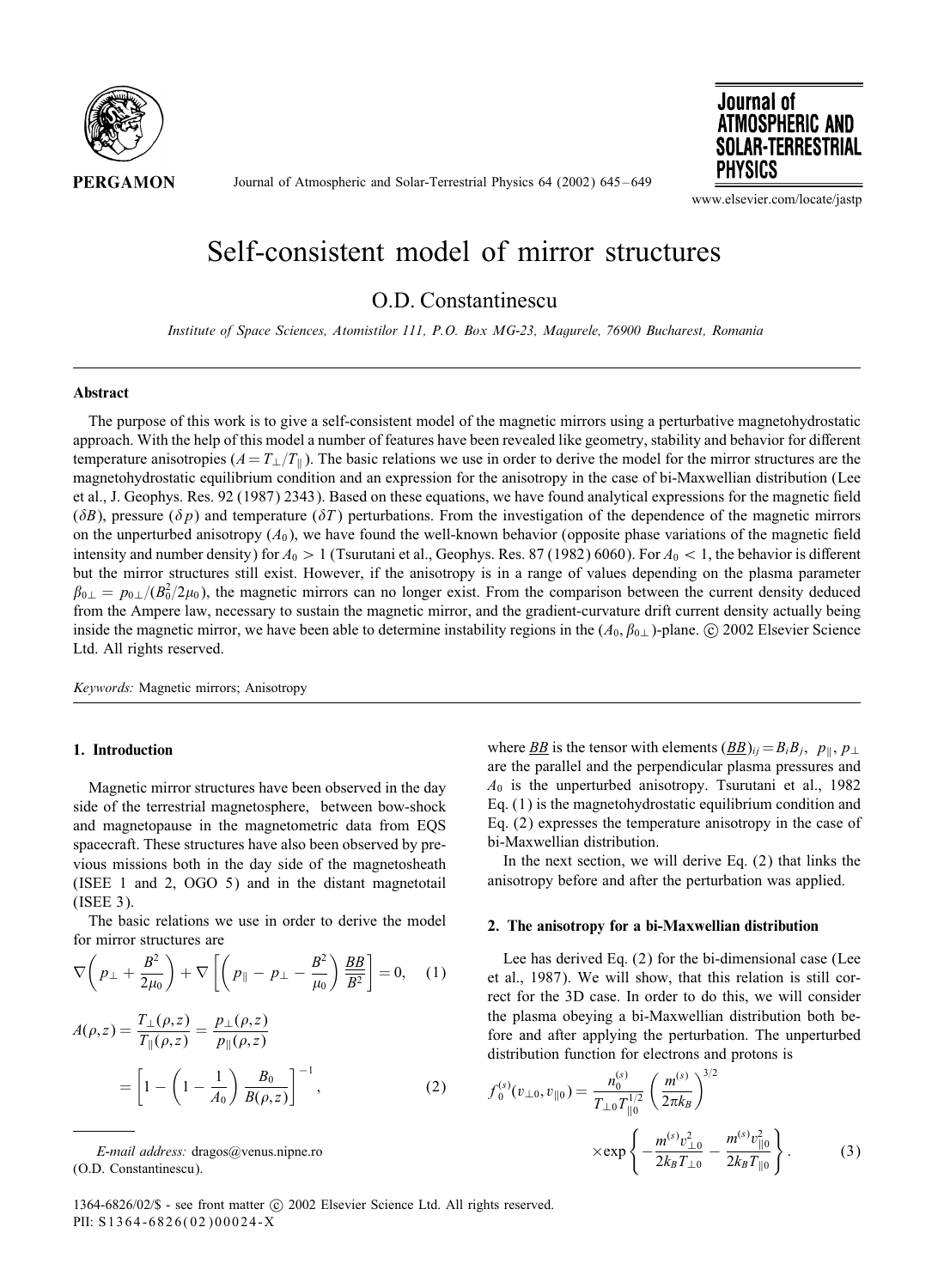The superscript  $(s)$  distinguishes between electrons and protons. The argument of the exponential factor in the distribution function can be expressed in terms of the kinetic energy and the magnetic moment (witch are invariants):

$$
-\frac{W^{(s)}}{k_B T_{\parallel 0}} - \frac{\mu^{(s)} B}{\alpha_0 k_B T_{\parallel 0}}.\tag{4}
$$

In the previous relation, we have denoted  $\alpha_0 = \frac{1}{(T_{\parallel 0}/T_{\perp 0})-1}$ .

Owing to the invariance of  $W^{(s)}$  and  $\mu^{(s)}$  (the number of particles with certain energy and magnetic moment must remain the same), the distribution function after applying the perturbation is

$$
f^{(s)}(v_{\perp}, v_{\parallel}, \rho, z) = \frac{n_0^{(s)}}{T_{\perp 0} T_{\parallel 0}^{1/2}} \left(\frac{m^{(s)}}{2\pi k_B}\right)^{3/2} \exp\left\{-\frac{m^{(s)}}{2\pi k_B T_{\parallel 0}}\right\}
$$

$$
\left[v_{\parallel}^2 + v_{\perp}^2 \left(1 + \frac{1}{\alpha_0} \frac{B_0}{B(\rho, z)}\right)\right]\right\}.
$$
 (5)

The final number density can be found through integration of the distribution function:

$$
n^{(s)}(\rho, z) = n_0^{(s)} \left( 1 + \frac{1}{\alpha_0} \right) \left( 1 + \frac{1}{\alpha_0} \frac{B_0}{B(\rho, z)} \right)^{-1}.
$$
 (6)

We can express the distribution function in terms of final number density

$$
f^{(s)}(v_{\perp}, v_{\parallel}, \rho, z) = \frac{n^{(s)}(\rho, z)}{T_{\parallel 0}^{1/2} \tau} \left(\frac{m^{(s)}}{2\pi k_B}\right)^{3/2}
$$

$$
\times \exp\left\{-\frac{m^{(s)}v_{\parallel}^2}{2k_B T_{\parallel 0}} - \frac{m^{(s)}v_{\perp}^2}{2k_B \tau}\right\}.
$$
(7)

Above, we have denoted by  $\tau$  the following quantity:

$$
\tau = T_{\parallel 0} \left( 1 + \frac{1}{\alpha_0} \frac{B_0}{B(\rho, z)} \right)^{-1} . \tag{8}
$$

Since we find the distribution function to remain bi-Maxwellian after the perturbation was applied, from Eq.  $(7)$  we find the final orthogonal and parallel temperatures:

$$
T_{\parallel}(\rho, z) = T_{\parallel 0},\tag{9}
$$

$$
T_{\perp}(\rho, z) = \tau(\rho, z). \tag{10}
$$

These relations give us the anisotropy Eq. (2) in the presence of the perturbation.

#### 3. The magnetic field

The magnetic field in the first order of the perturbation theory is

$$
\mathbf{B}(\rho, z) = B_0 \mathbf{e}_z + \delta \mathbf{B}(\rho, z), \tag{11}
$$

$$
B_{\varphi} = 0 \tag{12}
$$

and the pressure is

$$
\underline{p} = p_{\perp} \underline{I} + (p_{\parallel} - p_{\perp}) \underline{e_B e_B}, \tag{13}
$$

where  $I$  is the unit tensor.

From Eq. (2) the pressure perturbation on the parallel direction is

$$
\delta p_{\parallel}(\rho, z) = (p_{0\perp} - p_{0\parallel}) \frac{\delta B_z(\rho, z)}{B_0} + p_{0\parallel} \frac{\delta p_{\perp}(\rho, z)}{p_{0\perp}}.
$$
 (14)

Substituting the first-order expressions of the magnetic field Eq. (1) and of the pressure Eq. (14) in the equation of the magnetohydrostatic equilibrium Eq. (1) and taking into account the divergence-less condition for the magnetic field  $(\nabla \mathbf{B} = 0)$ . We obtain the following system of coupled differential equations:

$$
\frac{\partial}{\partial \rho} \delta p_{\perp} + \frac{B_0}{\mu_0} \frac{\partial}{\partial \rho} \delta B_z + \frac{1}{B_0} \left( p_{0\parallel} - p_{0\perp} - \frac{B_0^2}{\mu_0} \right) \frac{\partial}{\partial z} \delta B_\rho
$$
  
= 0, (15)

$$
\frac{p_{0\parallel}}{p_{0\perp}} \frac{\partial}{\partial z} \delta p_{\perp} + \frac{2}{B_0} (p_{0\perp} - p_{0\parallel}) \frac{\partial}{\partial z} \delta B_z = 0, \tag{16}
$$

$$
\frac{1}{\rho} \frac{\partial}{\partial \rho} (\rho \delta B_{\rho}) + \frac{\partial}{\partial z} \delta B_{z} = 0.
$$
 (17)

The magnetic field and the plasma pressure are periodical with respect to z coordinate  $(\mathbf{B}(\rho, z + 2L) = \mathbf{B}(\rho, z)$  and  $p(\rho, z + 2L) = p(\rho, z)$ ; therefore, we can expand them in Fourier series

$$
\delta B_{\rho}(\rho,z) = \sum_{n=-\infty}^{\infty} \delta B_{\rho}^{n}(\rho) e^{-in(\pi z/L)},
$$
\n(18)

$$
\delta B_z(\rho, z) = \sum_{n = -\infty}^{\infty} \delta B_z^n(\rho) e^{-in(\pi z/L)}, \qquad (19)
$$

$$
\delta p_{\perp}(\rho, z) = \sum_{n=-\infty}^{\infty} \delta p_{\perp}^{n}(\rho) e^{-in(\pi z/L)}.
$$
 (20)

Substituting these Fourier expansions into the system Eqs.  $(15)$  –  $(17)$  we get a set of Bessel equations, one for each Fourier order of the  $\rho$ -component of the magnetic field perturbation:

$$
\rho^2 \frac{d^2}{d\rho^2} \delta B''_{\rho} + \rho \frac{d}{d\rho} \delta B''_{\rho} + \left[ \left( \frac{n\alpha\rho}{L} \right)^2 - 1 \right] \delta B''_{\rho} = 0. \tag{21}
$$

By  $\alpha$  we denoted the subsequent adimensional quantity:

$$
\alpha = \pi \sqrt{\frac{\frac{1}{2}(1 - 1/A_0) + 1/\beta_{0\perp}}{A_0 - 1 - 1/\beta_{0\perp}}} \tag{22}
$$

 $\beta_{0\perp}$  being the plasma parameter, i.e. the ratio between the orthogonal plasma pressure,  $p_{0\perp}$  and the magnetic pressure,  $B_0^2/2\mu_0$ .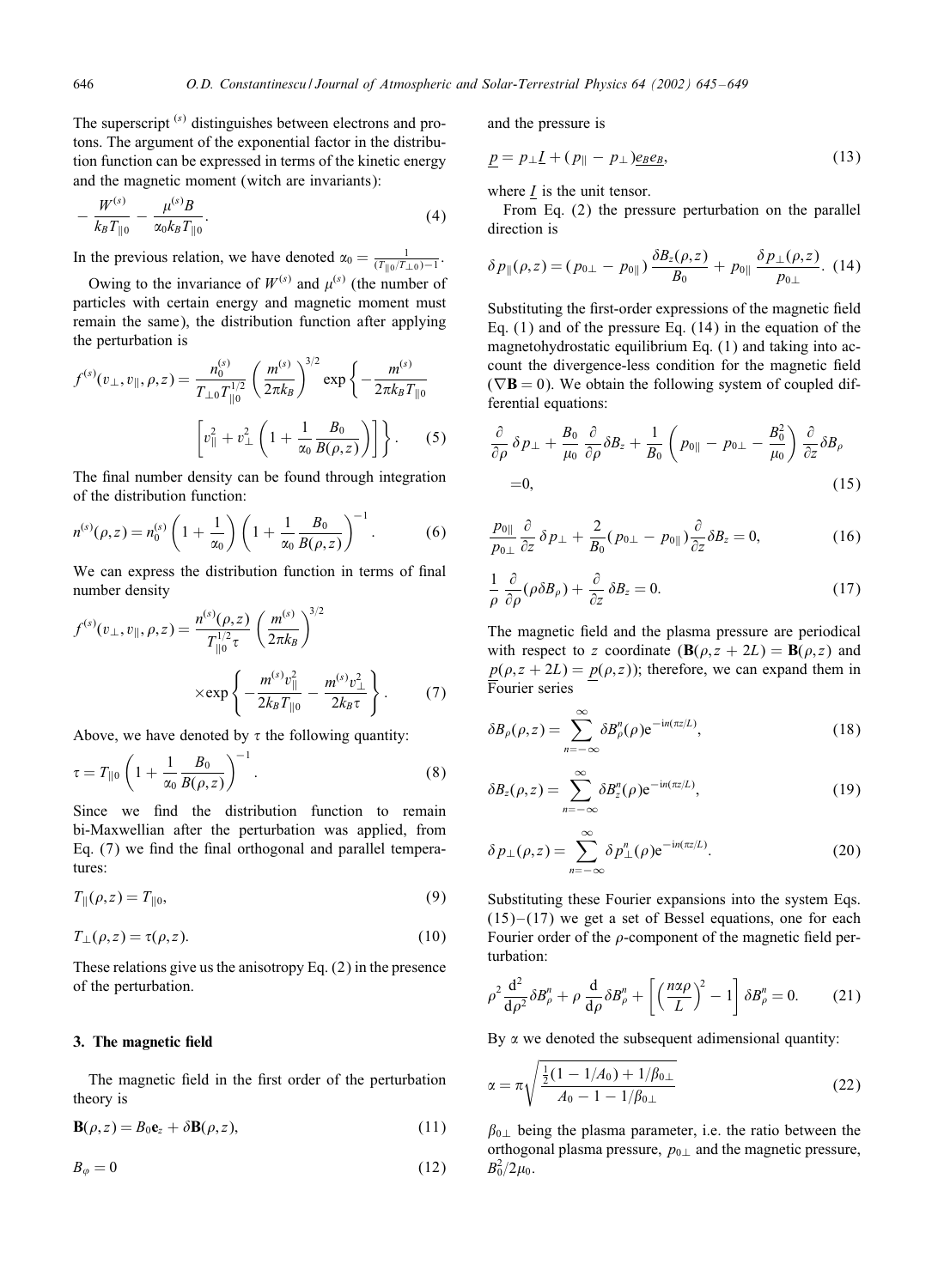

Fig. 1. The magnetic field perturbation for the main structure. The perturbation on the axis has been chosen as Gaussian:  $\delta B_z(0, z) = \delta B_z(0, 0) \exp(-z^2/a^2), a = L/3$ , the initial anisotropy is  $A_0 = 0.4$ , the unperturbed magnetic field is  $B_0 = 20$  nT, the perturbation in the middle of the bottle is  $\delta B_z(0,0) = -5$  nT, the unperturbed number density is  $n_0 = 50$  cm<sup>-3</sup>, the length of the bottle is 2L = 20 Km and the initial orthogonal temperature is  $T_{0\perp} = 10^6$  K. With these parameters the radius of the main structure is  $R = 15.42$  km,  $\beta_{0\perp} = 4.33$ .

The non-divergent solution of Eq. (21) is

$$
\delta B_{\rho}^{n}(\rho) = \frac{i\pi}{\alpha} C_{n} J_{1} \left( \frac{n\alpha \rho}{L} \right). \tag{23}
$$

This solution is non-divergent only if the argument of the Bessel function  $J_1$  is a real number. Hence,  $\alpha^2 > 0$  is a condition for the existence of the mirror structures. This condition is equivalent to

$$
A_0 > 1 + \frac{1}{\beta_{0\perp}},\tag{24}
$$

or

$$
A_0 < \frac{\beta_{0\perp}}{\beta_{0\perp} + 2}.\tag{25}
$$

The first inequality, Eq.  $(24)$ , is the same as the mirror instability condition derived from the kinetic theory (Baumjohann and Treumann, 1997). On the other hand, Eq. (25) shows us that the mirror structures could exist even for anisotropies less than one.

The Fourier components of the z-component of the magnetic field perturbation are

$$
\delta B_z^n(\rho) = C_n J_0 \left( \frac{n \alpha \rho}{L} \right). \tag{26}
$$

The magnetic field has to be real. In order to ensure this, the coefficients  $C_n$  must satisfy the following relation

$$
C_{-n} = C_n^*.\tag{27}
$$

Here  $z^*$  means the complex conjugate of the number  $z$ . The boundary condition used to establish the  $C_n$  coefficients is the perturbation of the magnetic field on the  $z$ -axis.

The components of the magnetic field perturbation become

$$
\delta B_{\rho}(\rho, z) = \frac{2\pi}{\alpha} \sum_{n=1}^{\infty} J_1\left(\frac{n\alpha\rho}{L}\right)
$$

$$
\left[a_n \sin\left(\frac{n\pi z}{L}\right) - b_n \cos\left(\frac{n\pi z}{L}\right)\right],
$$
(28)



Fig. 2. The surfaces defined by the field lines for the first Fourier component of the magnetic field perturbation. The main structure has the well-known bottle shape. As we move away from the axis, we encounter other structures with similar symmetry, wrapping up each other. (arbitrary units).

$$
\delta B_z(\rho, z) = 2 \sum_{n=1}^{\infty} J_0\left(\frac{n\alpha\rho}{L}\right)
$$

$$
\left[a_n \cos\left(\frac{n\pi z}{L}\right) + b_n \sin\left(\frac{n\pi z}{L}\right)\right].
$$
 (29)

The quantities  $a_n$  and  $b_n$  are the real and the imaginary parts of the coefficients  $C_n$ . The components of the magnetic field perturbation for a Gaussian boundary condition are shown in Figs.  $1(a)$  and  $(b)$ .

A closer look at the Fourier components in Eqs. (28) and (29) reveals for each of them a complex geometry that is depicted in Fig. 2.

For each Fourier order, the radius of the main magnetic bottle is established by the first zero of the Bessel function  $J_1$ . At this radius, the field lines are straight and parallel to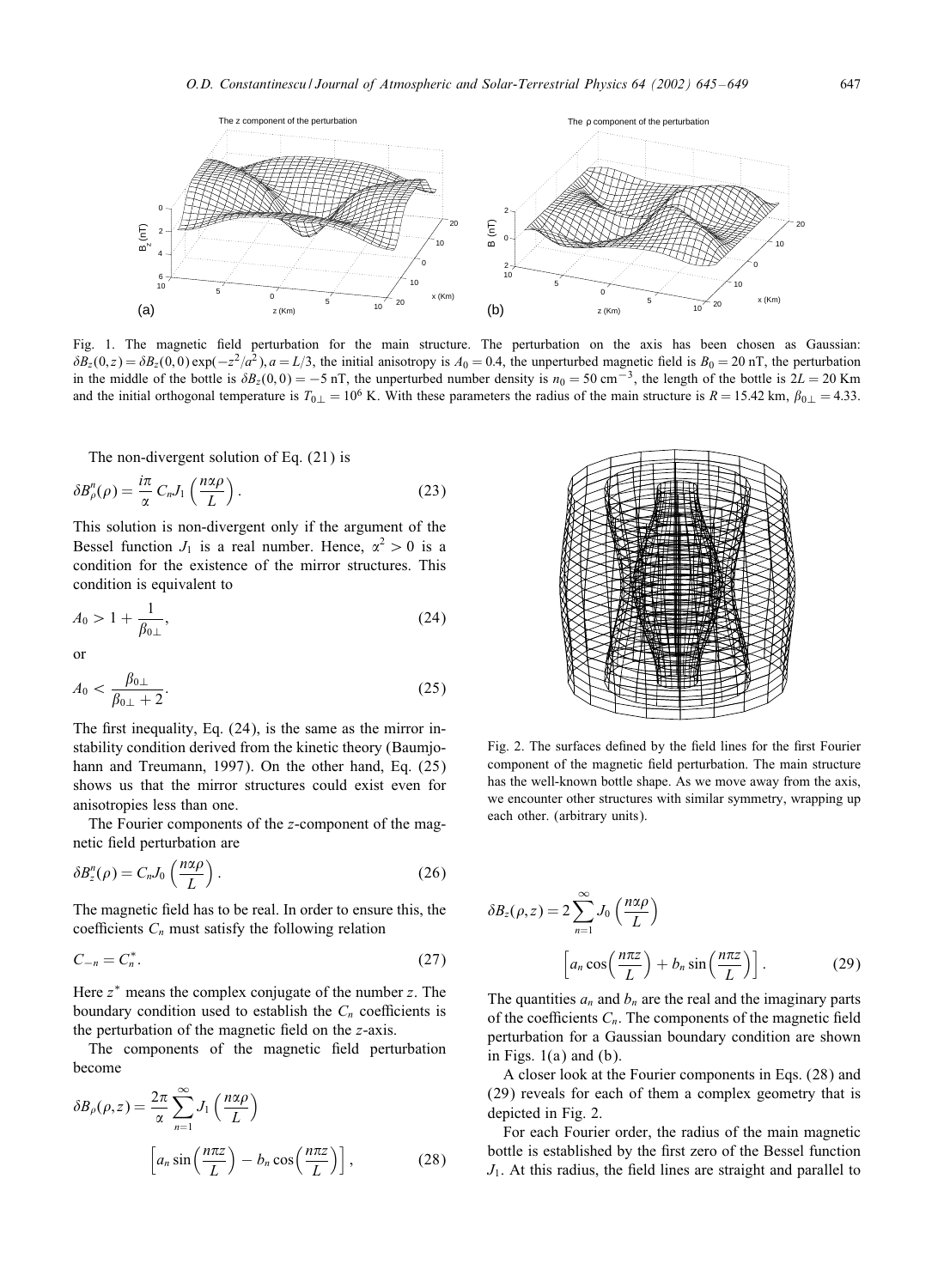

Fig. 3. The anisotropy of the main structure. The parameters are the same as in Fig. 1. For this case  $(A_0 < 1)$  the variation of the anisotropy is in phase with the variation of the magnetic field magnitude—see Fig. 1(a). For  $A_0 > 1$  the variations are in opposite phase.

the z-axis.

$$
\frac{\alpha R}{L} = 3.832.\t(30)
$$

The first-order perturbations of the anisotropy and plasma pressure are (Fig. 3)

$$
\delta p_{\perp}(\rho, z, N) = -2 p_{0\perp}(A_0 - 1) \frac{\delta B_z(\rho, z, N)}{B_0}, \tag{31}
$$

$$
\delta p_{\parallel}(\rho, z, N) = -p_{0\parallel}(A_0 - 1) \frac{\delta B_z(\rho, z, N)}{B_0}, \qquad (32)
$$

$$
\delta A(\rho, z, N) = -A_0 (A_0 - 1) \frac{\delta B_z(\rho, z, N)}{B_0}.
$$
 (33)

These last three relations have also been obtained from the kinetic theory (Hasegawa, 1969).

#### 4. The instability mechanism

Using Ampere's law, we find the electric current density that exists inside the mirror structure:

$$
\mathbf{j}_{B}(\rho,z) = \frac{2\pi^{2}}{\mu_{0}\alpha L} \left[ 1 + \left(\frac{\alpha}{\pi}\right)^{2} \right] \sum_{n=1}^{\infty} nJ_{1}\left(\frac{n\alpha\rho}{L}\right)
$$

$$
\left[ a_{n}\cos\left(\frac{n\pi z}{L}\right) + b_{n}\sin\left(\frac{n\pi z}{L}\right) \right] \mathbf{e}_{\varphi}.
$$
(34)

This ring current is illustrated in Fig. 4.

The actual current density  $\mathbf{j}_d$  existing in the mirror structure can be calculated from the gradient-curvature drift

$$
\mathbf{j_d} = \frac{1}{4} \frac{3\beta_{0\perp} + 2}{2A_0 + 1} \mathbf{j}_B.
$$
 (35)

At equilibrium  $\mathbf{j}_d = \mathbf{j}_B$ . In this case, the magnetic field perturbation produces a drift current which in turn sustains the perturbation. Depending on  $A_0$  and  $\beta_{0\perp}$ , the drift current might be greater or smaller than the current  $j_B$  required to



Fig. 4. The ring current density  $j_B$ . A central ring current bordered upon opposite sense ring currents can be seen. The parameters are the same as in Fig. 1.



Fig. 5. The existence and instability domains in the  $(A_0, \beta_{0\perp})$ -plane. In the white region, the existence condition is not fulfilled, in the light gray regions the mirror structures are unstable and in the dark gray regions the perturbation will be dumped.

sustain the magnetic field perturbation. If  $\mathbf{j}_d > \mathbf{j}_B$ , then the perturbation induced by the drift current will be greater than the original perturbation, consequently, the drift current intensity will increase. In this situation, the mirror structure is unstable. Similarly, if  $\mathbf{j}_d < \mathbf{j}_B$ , then the magnetic field perturbation will decrease. Therefore, the instability condition for the magnetic mirrors is

$$
A_0 < \frac{1}{4} \left( \frac{3}{2} \beta_{0\perp} - 1 \right). \tag{36}
$$

Making use of Eqs. (36), (24) and (25) we have plotted the existence and instability domains for the magnetic mirrors in Fig. 5.